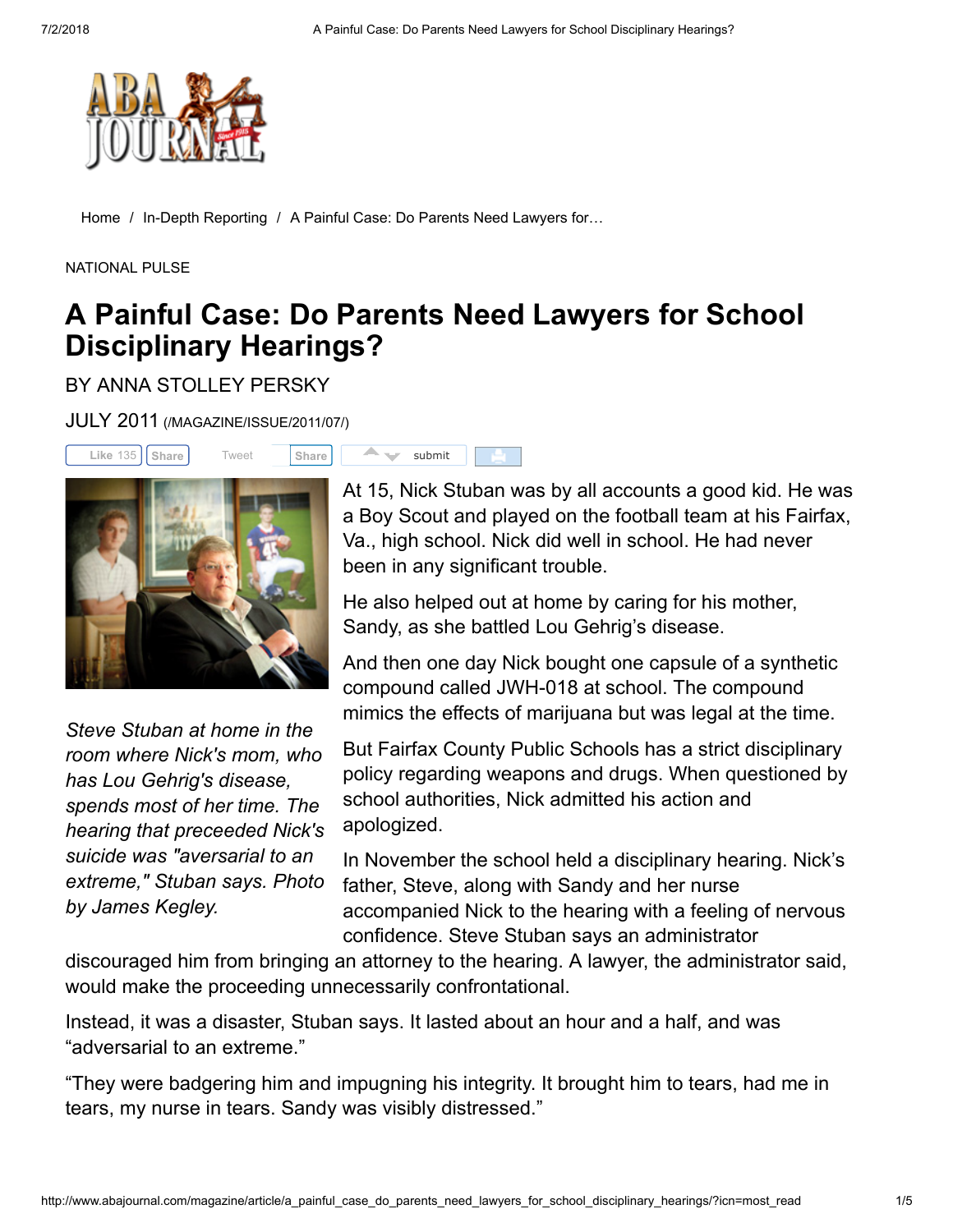As a result of the hearing, Nick was transferred to another school. On Jan. 20, he committed suicide, six days after starting there.

"I thought with Nick's record, with this being a first-time infraction and with the fact he possessed something that they didn't even know what it was, surely they couldn't throw the book at him," says Stuban, sitting in his home surrounded by pictures of his son. "I was warned that a lawyer would make the proceeding unnecessarily adversarial, so I didn't pursue any legal advice at that time."

In retrospect, Stuban believes a lawyer would likely have helped the family understand the seriousness of the proceeding and help prepare Nick's defense.

## FUNDAMENTAL FLAWS

Brent Pattison, director of the middleton center for Children's Rights at Drake University Law School, says he has seen dozens of cases in which a school's disciplinary proceeding fails to conform to fundamental concepts of fairness, such as maintaining impartiality.

"In any of these hearings, there are supposed to be procedural protections to help ensure fairness. In addition, the school discipline decisions can't be arbitrary or capricious," Pattison says. "But often, schools are either unaware of specific due process requirements or they are aware and just failed to do them. And how can parents and students enforce those rights when often they aren't even aware of them?"

School disciplinary hearings are considered quasi-administrative legal proceedings. In 1975, the U.S. Supreme Court recognized in Goss v. Lopez that students facing such discipline have a right to due process.

Generally, due process in more serious cases—where the outcome can be long-term suspension or expulsion —has been determined to include fair notice, the right to an attorney, and the opportunity to present witnesses and evidence. Beyond that, states, local jurisdictions and school systems can provide additional guidance and procedural rules.

According to children's advocates, parents of students facing more than a short-term suspension should consult with an attorney the moment they receive notice of a disciplinary proceeding. Of particular concern is that a school hearing often triggers a parallel proceeding in delinquency court. Statements made by a student in a school hearing may be subpoenaed.

"These school proceedings can have tremendous ramifications, and a lawyer provides the best protection," says Thalia González, a politics professor at Occidental College who specializes in juvenile justice issues.

## STRICTER APPROACH

School disciplinary hearings can be far more serious than they were a few decades ago. In the 1980s and 1990s, parents concerned about drugs and violence insisted that schools act swiftly against anything potentially associated with gang activity. In addition, high-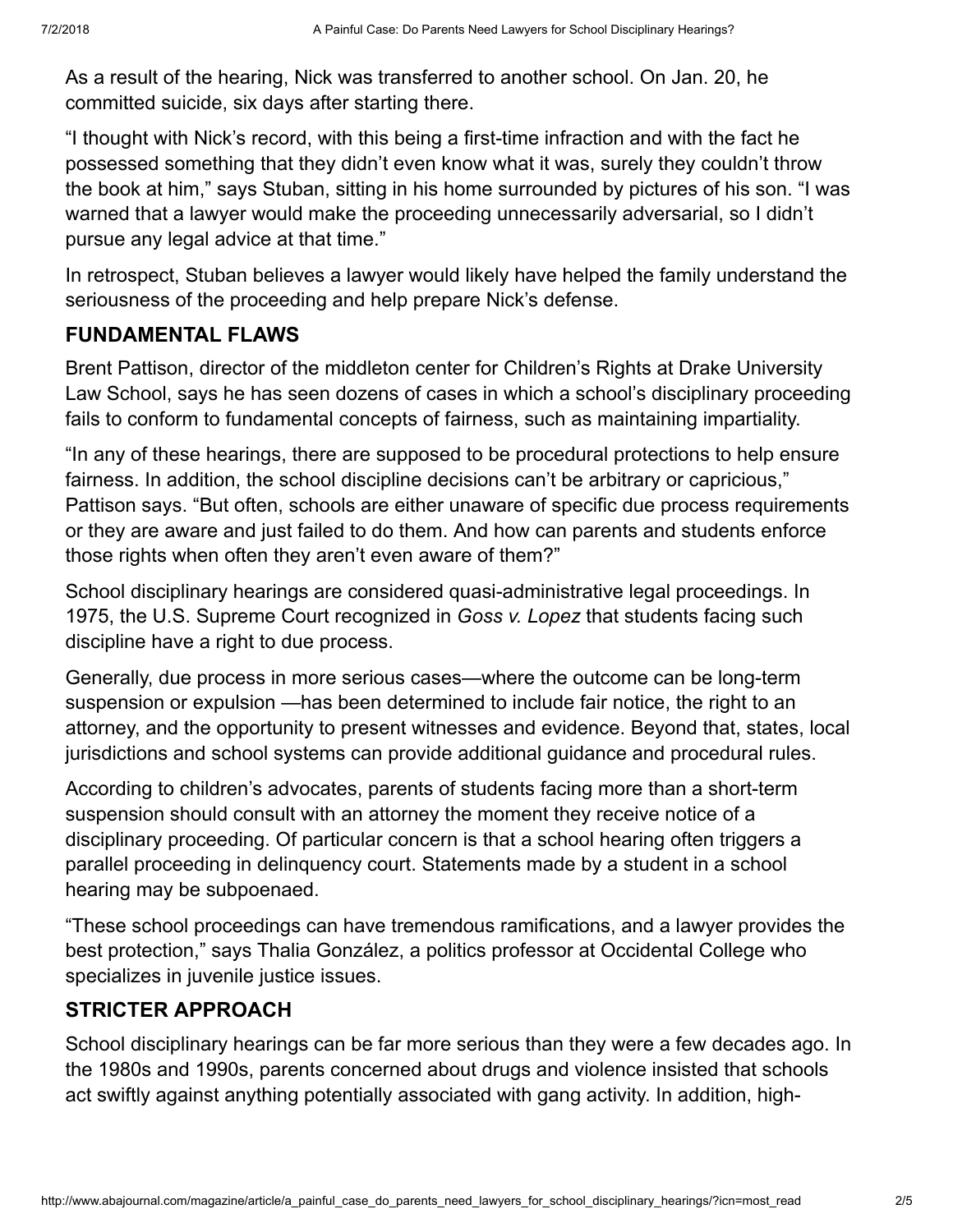profile school shootings, including the 1999 massacre of 12 students and one teacher at Columbine High School in Colorado, have prompted schools to usher in strict zerotolerance programs, bearing severe consequences, even for first-time offenders.

A 1997 U.S. Department of Education survey of more than 1,200 schools found that 79 percent had zero-tolerance policies regarding violence and 88 percent had zero-tolerance policies for drugs. Child advocates argue that such policies leave school officials with little discretion on how to handle individual cases, regardless of motivation or context.

Andrew K. Block Jr., director of the child advocacy clinic at the University of Virginia School of Law, says the more a school adheres to a zero-tolerance policy, the more important it is to hire a lawyer for immediate advice because second chances or light punishments are less likely results. But parents often can't afford a lawyer or are concerned that school officials will react negatively to a lawyer's presence.

William Reichhardt, a lawyer in Fairfax who specializes in education issues, says he has seen numerous cases in the local school system in which parents were specifically told not to hire a lawyer. "They are told that it is an informal, free-flowing discussion and a lawyer gets in the way."

Paul Regnier, spokesman for the Fairfax school system, declined to comment on the specifics of the Stuban case. However, speaking generally, Regnier said that "a lawyer can come in at any time."

"Parents can do what they want. We neither support nor discourage the use of a lawyer at any level in the disciplinary process," Regnier says.

But Daniel A. Domenech, executive director of the American Association of School Administrators and a former superintendent of the Fairfax school system, says bringing a lawyer to a hearing "can make the process adversarial."

"When hearing officers are dealing just with the parents, they may be more conciliatory or offer counseling," Domenech says. "But with the attorney present, they may be more reticent to counsel the parents or advise them, and more inclined to just strictly follow the procedures."

Block says a lawyer doesn't have to come barging into the hearing. Sometimes the best thing a lawyer can do is to advise a family how to approach the process and prepare for the best presentation. A lawyer who specializes in school disciplinary cases would likely know applicable law for the process, including the parameters for questioning witnesses and reviewing evidence.

A lawyer can also help parents ensure that the disciplinary proceeding is being conducted impartially, and that a complete and accurate administrative record is established in case the student has to go to court.

"A lawyer can advise on everything from how you should dress and looking a person in the eye to more complicated issues like evaluating the risk of admitting responsibility," Block says.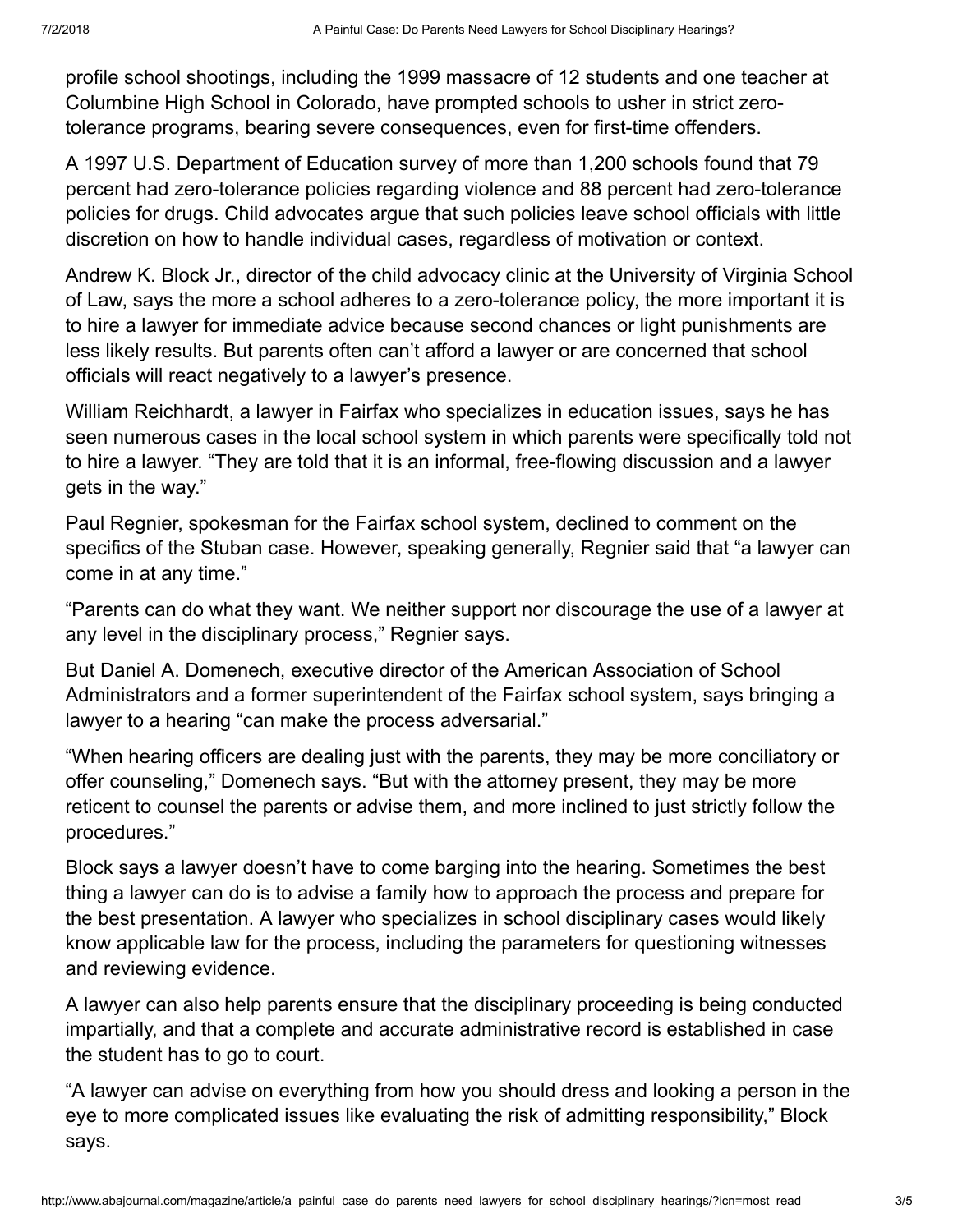Students are sometimes questioned about an incident without parents being notified. In Nick's case, he was questioned twice—and even wrote a confession expressing regret before his parents were notified.

"Schools seem to make an effort to question a child in school, most often even with a police officer present, before contacting parents," says John W. Farrell, a lawyer who specializes in education law at McCandlish & Lillard in Fairfax. "They bring an officer in for intimidation purposes, claiming that a right to counsel hasn't attached. What it leaves parents with is a sense of helplessness. They come to believe that schools are out to destroy their child."

Regnier questions whether any system could be effective if it required parental notification before administrators could ask questions about a routine incident at a school. "To call their parents before you even ask them what happened? I don't think anybody wants that to be the way things are done," he says.

Child advocates also express concern that schools may not be meting out appropriate punishments. Nick, for example, was given a mandatory transfer from one high school to another and barred from his former school's premises, even during school-sponsored events.

Virginia law says school boards "shall expel" students for having drugs or imitation drugs at school. But it also allows for special circumstances and less severe punishments. Fairfax schools interpret the law to mean that principals must recommend expulsion, but that hearing officers or the school board may consider a lesser punishment in special circumstances.

However, according to state statistics, few other Virginia school systems impose forced transfers as frequently as Fairfax.

Regnier points out that students change schools all the time when they move: "This is not a terrible life-changing experience if you look at it from a broad perspective."

But the Stubans say the transfer kept Nick away from his friends and his main support system. "His school transfer devastated him," says his mother.

Zero-tolerance policies and mandatory punishments continue to get media coverage. In May, a teenager in Maryland was hauled off in handcuffs after school authorities found in his lacrosse bag a pen knife used to repair his lacrosse stick. In numerous cases, children have been suspended for taking Tylenol, aspirin or other over-the-counter medications during school hours.

## POSITIVE POSSIBILITIES

Reports from organizations like the American Psychological Association challenge the effectiveness of zero-tolerance policies. "A range of professionals who work with children are slowly coming to remember that individualized decision-making is far superior to a onesize-fits-all approach," says Block.